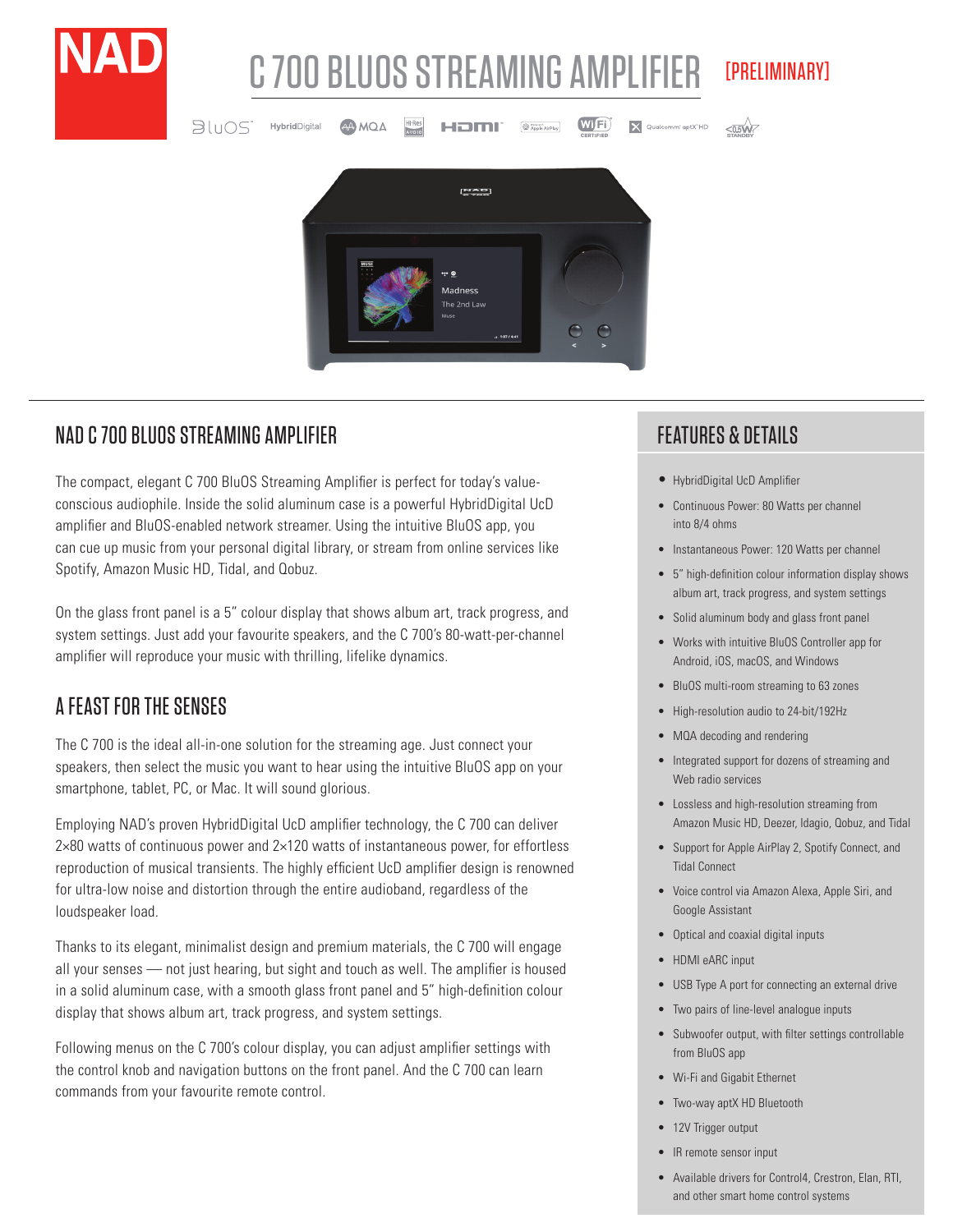

#### THOROUGHLY MODERN

With built-in Ethernet and Wi-Fi, and a network streamer based on the award-winning BluOS software platform, the C 700 has everything you need to play music through your favourite speakers. You can use the BluOS app to select tunes from internet radio and dozens of different streaming services, or play music stored on an external drive connected to the C 700's USB port.

The C 700 also supports Spotify Connect and Tidal Connect, so you can control playback from the apps for those services; AirPlay 2 allows you to stream music from Apple devices and iTunes libraries. Music can also be selected by voice, using the Amazon Alexa, Apple Siri, or Google Assistant protocol.

The C 700's high-resolution DAC can accept streams to 24-bit/192Hz. Like all BluOS-enabled components, the C 700 has full MQA decoding and rendering. With these features, you can enjoy lossless and high-resolution audio from services such as Amazon Music HD, Deezer, Qobuz, and Tidal.

NAD offers software tools that allow the C 700 to be integrated into smart home control systems from Control4, Crestron, Elan, RTI, and others. This allows control of music playback, along with other home systems like lighting, shades, HVAC, and security.

#### CONNECT AND CONTROL

The C 700 has two pairs of RCA analog inputs, as well as coaxial and optical digital inputs, for connecting disc players, game consoles, media adapters, and other components. There's also an HDMI eARC port for connecting an HDTV with HDMI eARC support. This allows the C 700's volume setting to be adjusted from the TV's remote.

In addition to the loudspeaker outputs, the C 700 has a subwoofer output jack. Using the BluOS app, you can set low and high-pass crossover settings, for a seamless blend between the subwoofer and main speakers.

The C 700 also has two-way aptX HD Bluetooth, so you can listen to music through wireless headphones, and stream audio from any smart device.

### LEGENDARY VALUE

The NAD C 700 BluOS Streaming Amplifier is a compact, stylish, all-in-one solution, designed with today's connected music lovers in mind. Small but mighty, the C 700 will thrill listeners with its effortless, dynamic sound. Out of the box, it can play music from a huge range of local, networked, and cloud-based sources. And with its digital and analog inputs, the C 700 also plays nicely with legacy components.

The C 700 can be used as a standalone music system; or it can be integrated into a BluOS whole-home music system with as many as 63 zones, with full support for high-resolution audio. It can also be combined with other AirPlay 2 components for wholehome music.

Ever since NAD introduced the legendary 3020 integrated amplifier in 1978, the NAD brand has been renowned for value, performance, and innovation. With the C 700 BluOS Streaming Amplifier, NAD has completely updated that tradition for the streaming era.